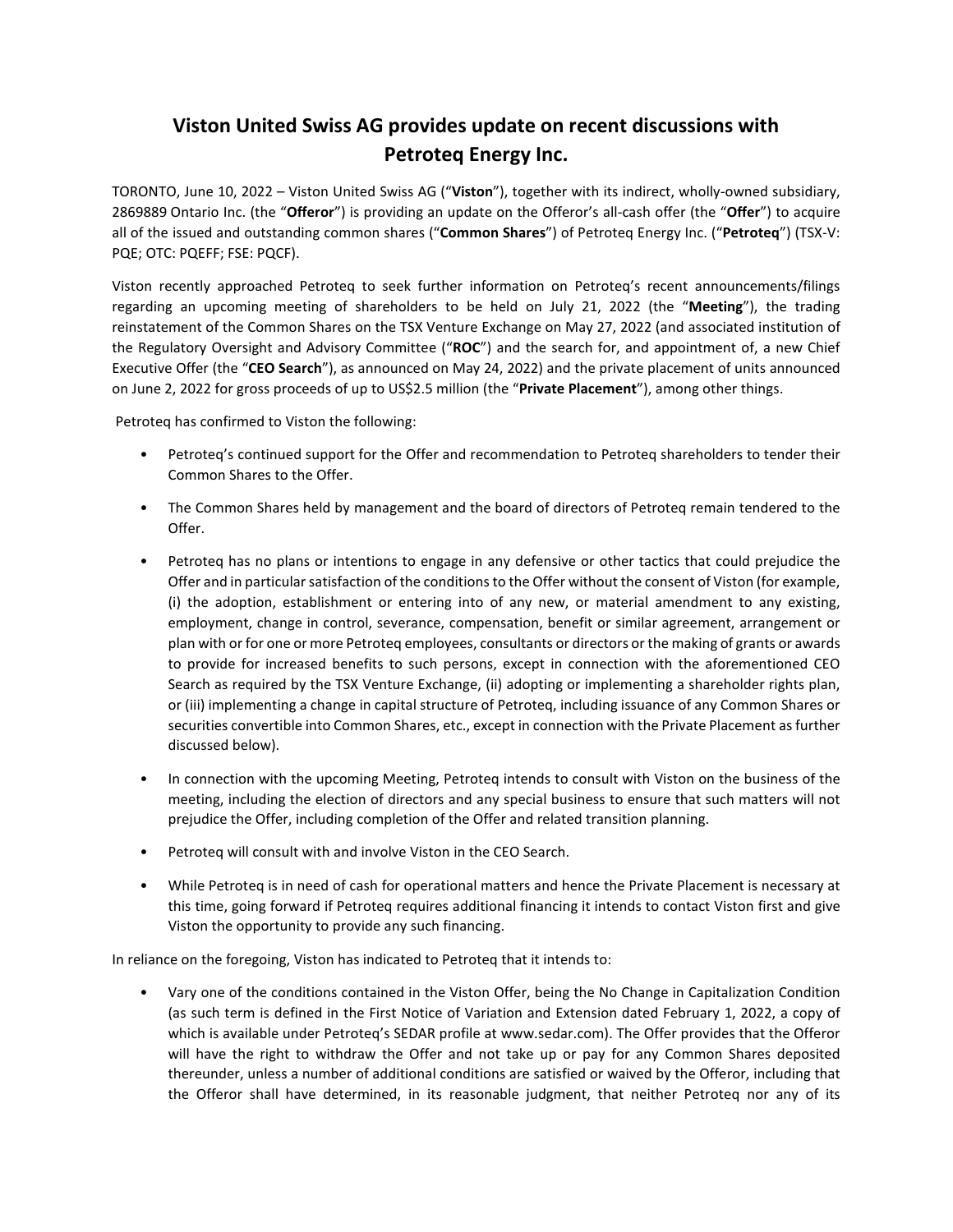subsidiaries has taken any action, agreed to take any action, disclosed that it intends to take any action or disclosed any previously undisclosed action taken by any of them, that might make it inadvisable for the Offeror to proceed with the Offer, to take up and pay for Common Shares deposited under the Offer or complete any compulsory acquisition or subsequent acquisition transaction including, without limitation that the number of issued and outstanding Common Shares on a fully-diluted basis at the expiry time of the Offer shall not exceed 795,000,000 issued and outstanding Common Shares on a fully-diluted basis. Viston has indicated that it intends to increase the threshold under the No Change in Capitalization Condition to 811,000,000 issued and outstanding Common Shares on a fully-diluted basis to accommodate the Private Placement.

• Extend the expiry date for the Offer as contemplated in Viston's press release of May 24, 2022. Viston will issue a further press release regarding the proposed notice of variation and extension but is currently expecting to extend the time for acceptance of the Offer to 5:00 p.m. (Toronto time) on July 22, 2022, the day after Petroteq's upcoming shareholder meeting.

While Viston did review the content of Petroteq's press release issued earlier today, for clarification, Viston maintains that in addition to Petroteq consulting with and involving Viston in the CEO Search, Viston's position is that Petroteq should not enter into an employment or similar agreement with a new CEO, in particular with any change of control or severance provisions, without the consent of Viston.

# **Summary of Offer Details**

Viston reminds Shareholders of the following key terms and conditions of the Offer:

- Shareholders will receive C\$0.74 in cash for each Common Share. The Offer represents a significant premium of approximately 279% based on the closing price of C\$0.195 per Common Share on the TSX-V on August 6, 2021, being the last trading day prior to the issuance of a cease trade order by the Ontario Securities Commission at which time the TSX-V halted trading in the Common Shares. The Offer also represents a premium of approximately 1,032% to the volume weighted average trading price of C\$0.065 per Common Share on the TSX-V for the 52-weeks preceding the German voluntary public purchase offer in April 2021.
- The Offer is expressed in Canadian dollars but Shareholders may elect to receive their consideration in the U.S. dollar equivalent amount.
- The Offer is currently open for acceptance until 5:00 p.m. (Toronto time) on June 17, 2022, unless the Offer is extended, accelerated or withdrawn by the Offeror in accordance with its terms.
- Registered Shareholders may tender by sending their completed Letter of Transmittal, share certificates or DRS statements and any other required documents to Kingsdale, as Depositary and Information Agent. Registered Shareholders are encouraged to contact Kingsdale promptly to receive guidance on the requirements and assistance with tendering.
- Beneficial Shareholders should provide tender instructions and currency elections to their financial intermediary. Beneficial Shareholders may also contact Kingsdale for assistance.
- The Offer is subject to specified conditions being satisfied or waived by the Offeror. These conditions include, without limitation: the Canadian statutory minimum tender condition of at least 50% +1 of the outstanding Common Shares being validly deposited under the Offer and not withdrawn (this condition cannot be waived); at least 50% +1 of the outstanding Common Shares on a fully diluted basis being validly deposited under the Offer and not withdrawn; the Offeror having determined, in its reasonable judgment, that no Material Adverse Effect exists; and receipt of all necessary regulatory approvals. Assuming that the statutory minimum tender condition is met and all other conditions are met or waived, the Depositary will pay Shareholders promptly following the public announcement of take-up and pay.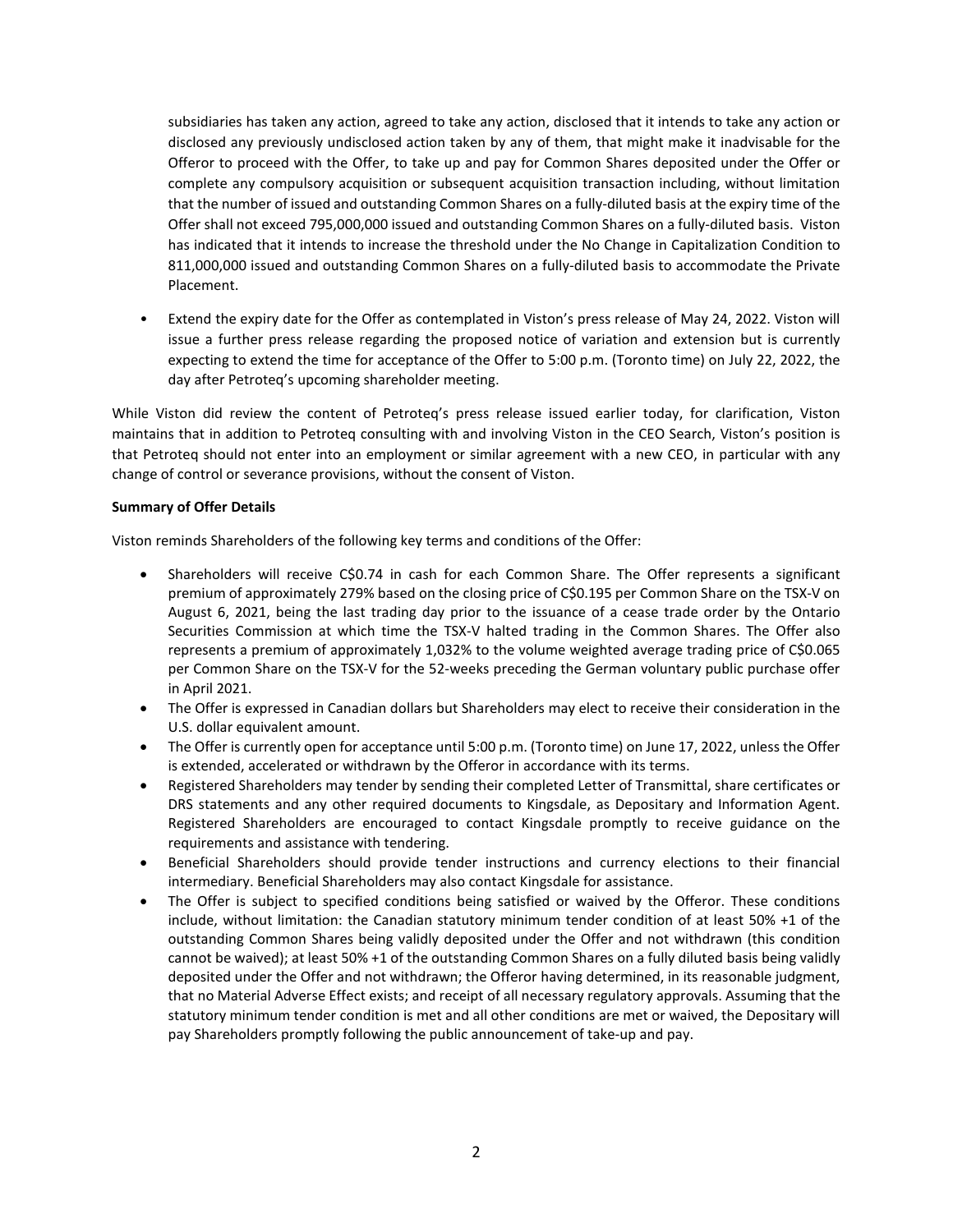#### **For More Information and How to Tender Shares to the Offer**

Shareholders who hold Common Shares through a broker or intermediary should promptly contact them directly and provide their instructions to tender to the Offer, including any U.S. dollar currency election. Taking no action and not accepting the Offer comes with significant risks of shareholder dilution and constrained share prices. The current deadline for Shareholders to tender their shares is 5:00 p.m. (Toronto time) on June 17, 2022.

For assistance or to ask any questions, Shareholders should visit [www.petroteqoffer.com](http://www.petroteqoffer.com/) or contact Kingsdale Advisors, the Information Agent and Depositary in connection with the Offer, within North America toll-free at 1- 866-581-1024, outside North America at 1-416-867-2272 or by e-mail at [contactus@kingsdaleadvisors.com.](mailto:contactus@kingsdaleadvisors.com)

#### **Advisors**

The Offeror has engaged Gowling WLG (Canada) LLP to advise on certain Canadian legal matters and Dorsey & Whitney LLP to advise on certain U.S. legal matters. Kingsdale Advisors is acting as Information Agent and Depositary.

### **About the Offeror**

The Offeror is an indirect, wholly-owned subsidiary of Viston, a Swiss company limited by shares (AG) established in 2008 under the laws of Switzerland. The Offeror was established on September 28, 2021 under the laws of the Province of Ontario. The Offeror's registered office is located at 100 King Street West, Suite 1600, 1 First Canadian Place, Toronto, Ontario, Canada M5X 1G5. The registered and head office of Viston is located at Haggenstreet 9, 9014 St. Gallen, Switzerland.

Viston was created to invest in renewable energies and clean technologies, as well as in the environmental protection industry. Viston aims to foster innovative technologies, environmentally-friendly and clean fossil fuels and to help shape the future of energy. Since October 2008, Viston has undertaken its research, development and transfer initiatives in Saint Gallen, Switzerland. Viston has been working to optimize and adapt these technologies to current market requirements to create well-engineered products. Viston's work also includes the determination of technical and economic risks, as well as the search for financing opportunities.

### **Caution Regarding Forward-Looking Statements**

Certain statements contained in this news release contain "forward-looking information" and are prospective in nature. Forward-looking information is not based on historical facts, but rather on current expectations and projections about future events, and are therefore subject to risks and uncertainties that could cause actual results to differ materially from the future results expressed or implied by the forward-looking information. Often, but not always, forward-looking information can be identified by the use of forward-looking words such as "plans", "expects", "intends", "anticipates", or variations of such words and phrases or statements that certain actions, events or results "may", "could", "should", "would", "might" or "will" be taken, occur or be achieved. Forwardlooking information contained in this news release includes, but is not limited to, confirmatory statements made by Petroteq to Viston in their discussions, statements relating to a further variation of and/or extension of the time for acceptance of the Offer by Viston; other expectations relating to the Offer; estimations regarding the issued and outstanding Common Shares, including as measured on a fully-diluted basis; and the satisfaction or waiver of the conditions to consummate the Offer.

Although the Offeror and Viston believe that the expectations reflected in such forward-looking information are reasonable as they relate to the Offeror and Viston's intentions, such statements (particularly those relating to Petroteq's intentions) involve risks and uncertainties, and undue reliance should not be placed on such statements. Certain material factors or assumptions are applied in making forward-looking information, and actual results may differ materially from those expressed or implied in such statements. Important factors that could cause actual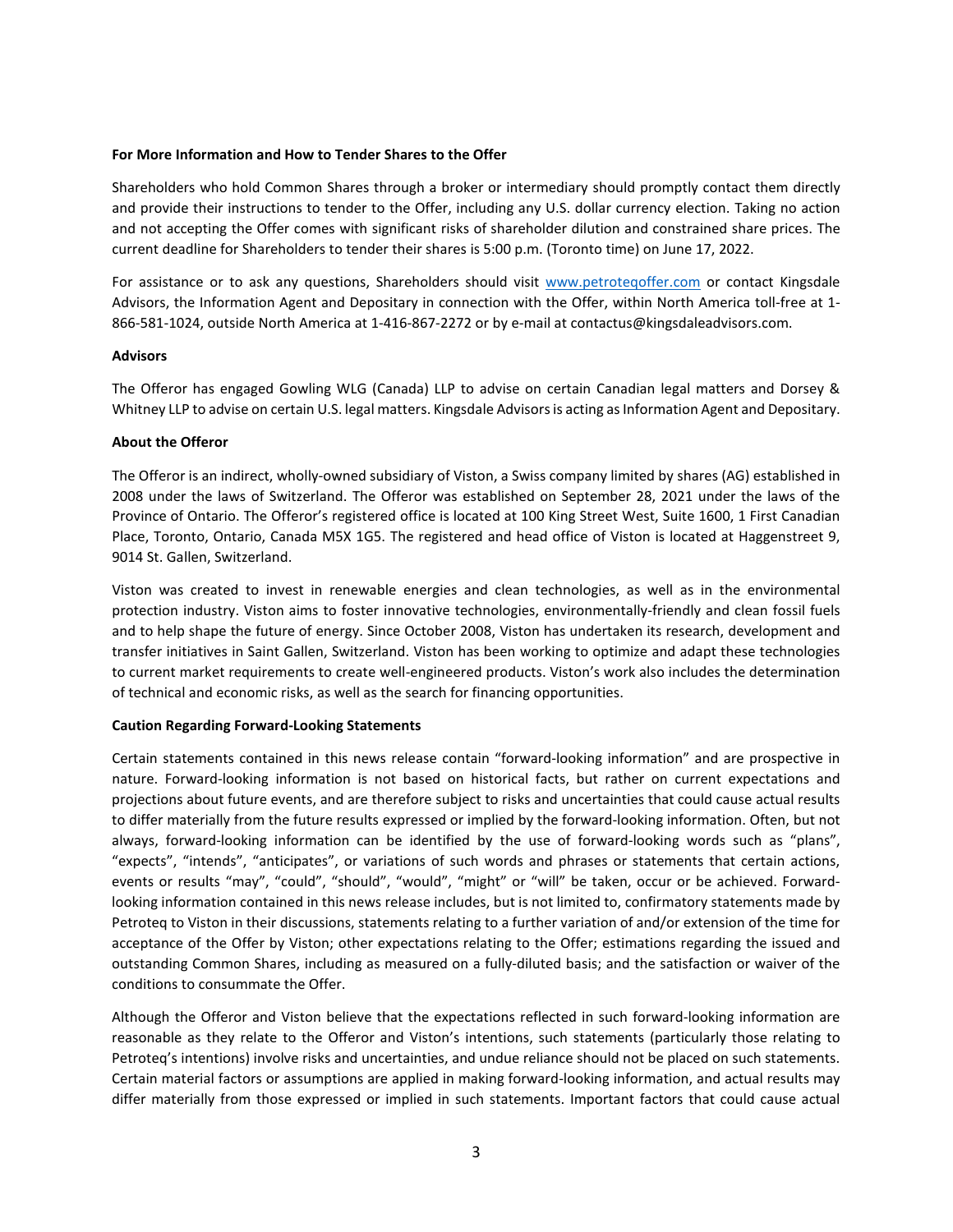results, performance or achievements of the Offeror or the completion of the Offer to differ materially from any future results, performance or achievements expressed or implied by such forward-looking information include, among other things, the ultimate outcome of any possible transaction between Viston and Petroteq, including the possibility that Petroteq will not accept the transaction with Viston or enter into further discussions regarding the transaction, actions taken by Petroteq, actions taken by security holders of Petroteq in respect of the Offer, that the conditions of the Offer may not be satisfied or waived by Viston at the expiry of the Offer period, the ability of the Offeror to acquire 100% of the Common Shares through the Offer, the ability to obtain regulatory approvals and meet other closing conditions to any possible transaction, including any necessary shareholder approvals, potential adverse reactions or changes to business relationships resulting from the announcement, pendency or completion of the Offer transaction or any subsequent transaction, competitive responses to the announcement or completion of the Offer, unexpected costs, liabilities, charges or expenses resulting from the proposed transaction, exchange rate risk related to the financing arrangements, litigation relating to the proposed transaction, the inability to engage or retain key personnel, any changes in general economic and/or industry-specific conditions, industry risk, risks inherent in the running of the business of the Offeror or its affiliates, legislative or regulatory changes, Petroteq's structure and its tax treatment, competition in the oil & gas industry, obtaining necessary approvals, financial leverage for additional funding requirements, capital requirements for growth, interest rates, dependence on skilled staff, labour disruptions, geographical concentration, credit risk, liquidity risk, changes in capital or securities markets and that there are no inaccuracies or material omissions in Petroteq's publicly available information, and that Petroteq has not disclosed events which may have occurred or which may affect the significance or accuracy of such information. These are not necessarily all of the important factors that could cause actual results to differ materially from those expressed in any of the Offeror's forward-looking information. Other unknown and unpredictable factors could also impact its results. Many of these risks and uncertainties relate to factors beyond the Offeror's ability to control or estimate precisely. Consequently, there can be no assurance that the actual results or developments anticipated by the Offeror will be realized or, even if substantially realized, that they will have the expected consequences for, or effects on, the Offeror, its future results and performance.

Forward-looking information in this news release is based on the Offeror and Viston's beliefs and opinions at the time the information is given, and there should be no expectation that this forward-looking information will be updated or supplemented as a result of new information, estimates or opinions, future events or results or otherwise, and each of the Offeror and Viston disavows and disclaims any obligation to do so except as required by applicable Law. Nothing contained herein shall be deemed to be a forecast, projection or estimate of the future financial performance of the Offeror or any of its affiliates or Petroteq.

Unless otherwise indicated, the information concerning Petroteq contained herein has been taken from or is based upon Petroteq's and other publicly available documents and records on file with the Securities Regulatory Authorities and other public sources at the time of the Offer. Although the Offeror and Viston have no knowledge that would indicate that any statements contained herein relating to Petroteq, taken from or based on such documents and records are untrue or incomplete, neither the Offeror, Viston nor any of their respective officers or directors assumes any responsibility for the accuracy or completeness of such information, or for any failure by Petroteq to disclose events or facts that may have occurred or which may affect the significance or accuracy of any such information, but which are unknown to the Offeror and Viston.

### **Additional Information**

This news release relates to a tender offer which Viston, through the Offeror, has made to Shareholders. The Offer is being made pursuant to a tender offer statement on Schedule TO (including the Offer to Purchase and Circular, the Notice of Variation and Extension dated February 1, 2022, the Second Notice of Extension dated February 24, 2022, the Third Notice of Extension dated April 14, 2022, the Fourth Notice of Extension, the letter of transmittal and other related offer documents) initially filed by Viston on October 25, 2021, as subsequently amended. These